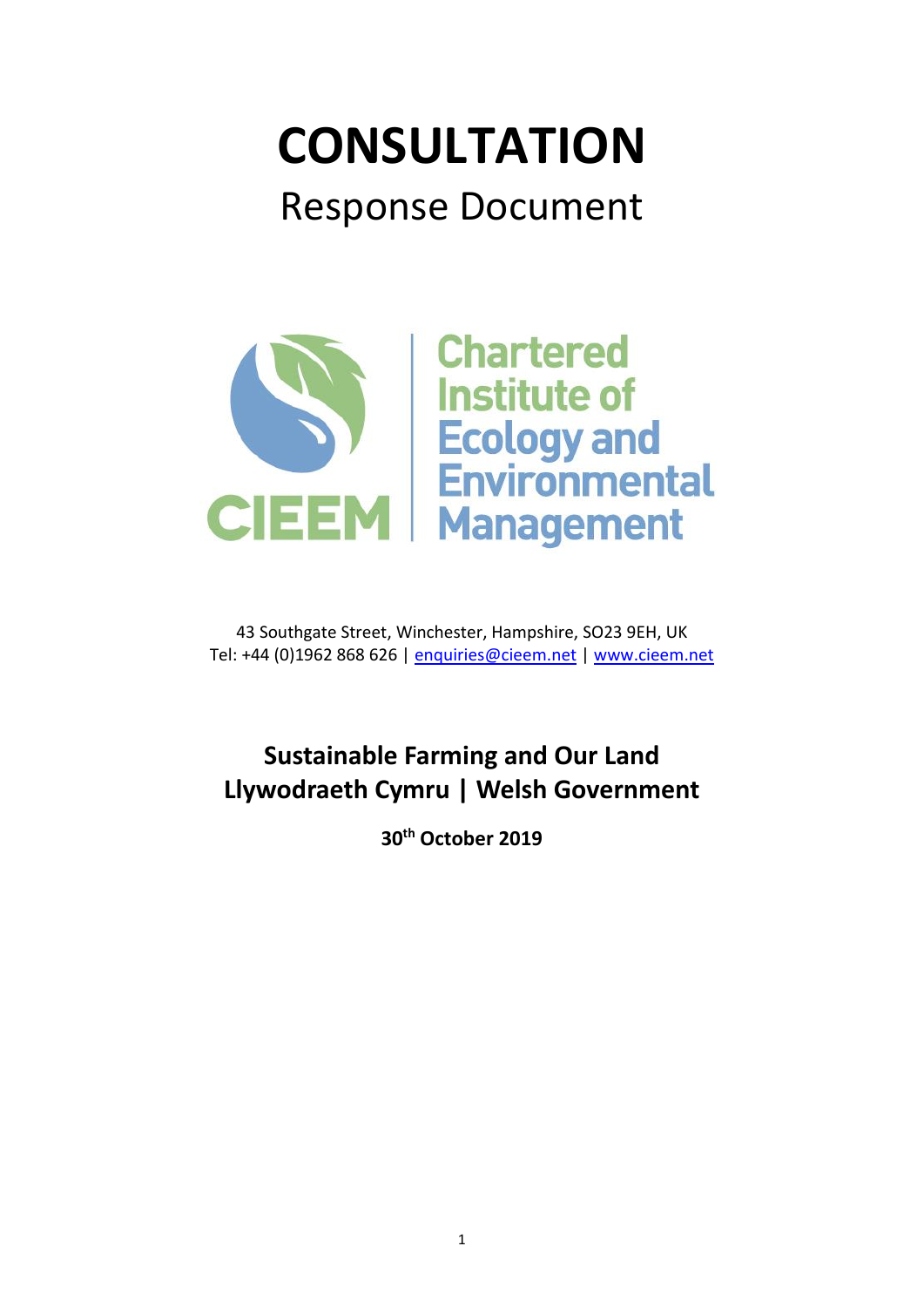# **Introduction to CIEEM**

The Chartered Institute of Ecology and Environmental Management (CIEEM), as the leading membership organisation supporting professional ecologists and environmental managers in the United Kingdom and Ireland, welcomes the opportunity to comment on this consultation.

CIEEM was established in 1991 and has over 5,000 members drawn from local authorities, government agencies, industry, environmental consultancy, teaching/research, and voluntary environmental organisations. The Chartered Institute has led the way in defining and raising the standards of ecological and environmental management practice with regard to biodiversity protection and enhancement. It promotes knowledge-sharing through events and publications, skills development through its comprehensive training and development programme, and best practice through the dissemination of technical guidance for the profession and related disciplines.

CIEEM is a member of:

- Environmental Policy Forum
- $\bullet$  Greener UK<sup>1</sup>
- IUCN The World Conservation Union
- Professional Associations Research Network
- Society for the Environment
- United Nations Decade on Biodiversity 2011-2020 Network

<sup>1</sup> Supporter Member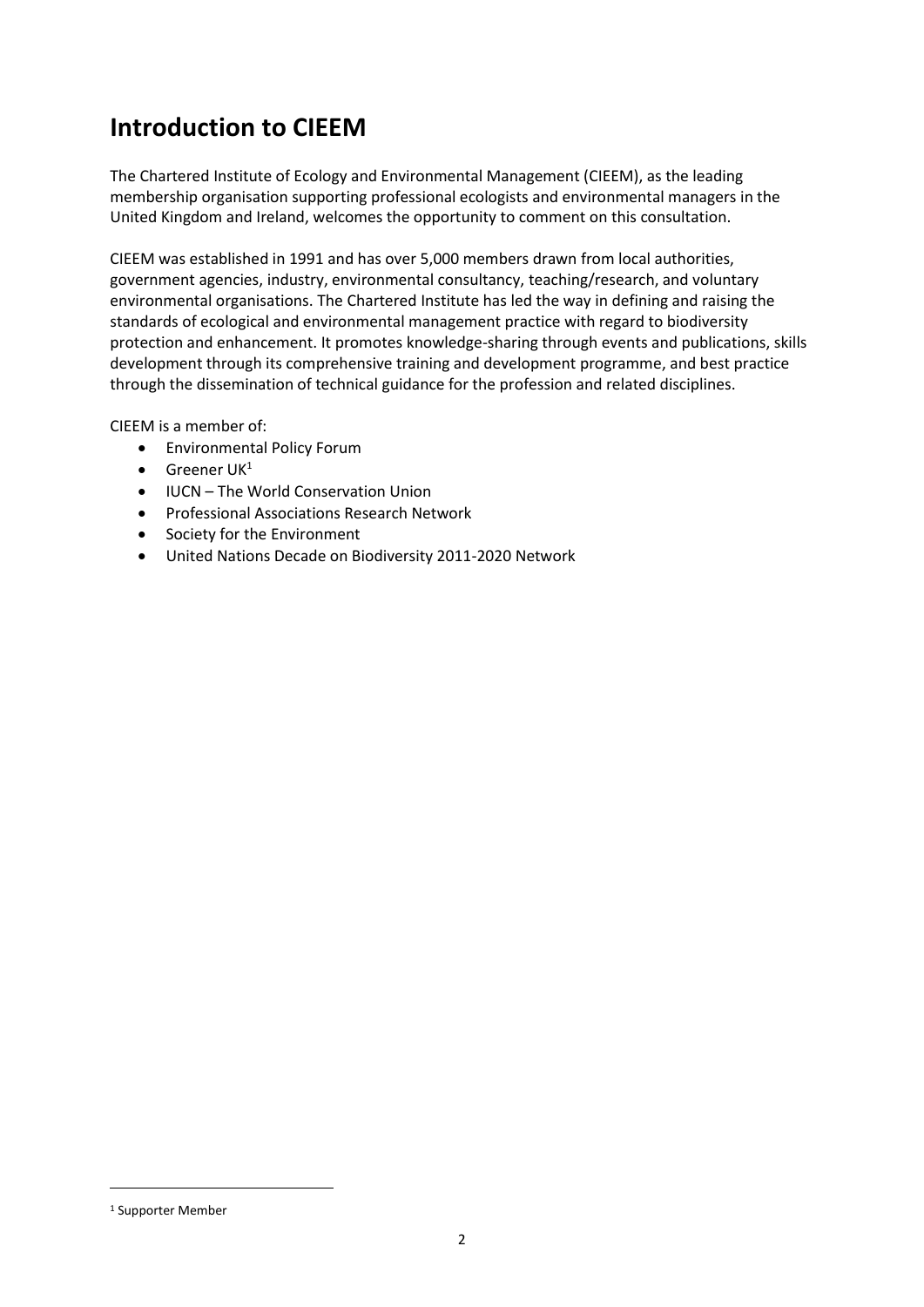# **Overview of Position**

CIEEM supports the proposal that future agricultural support in Wales should be designed around the principle of sustainability and pursue the broad objective of Sustainable Land Management (SLM), based on the principles outlined in Section 3(2) of the Environment (Wales) Act. The principle of rewarding existing sustainable land management practices, including maintenance of viable wildlife habitat, is also strongly supported. In particular, an outcomes-based approach supported by evidence, is very welcome.

We would further encourage Welsh Government to ensure the scheme is flexible enough to respond to future needs. Scheduled reviews of the desired outcomes should be delivered as part of the scheme, together with identification of new ecosystem services and biodiversity outcomes where there is the need to do so.

# **Specific Comments**

# **The Landscape-Scale Approach**

CIEEM welcomes the concept of collaboration (see paragraphs  $4.90 - 4.93$ ), particularly when this is applied to creation and management of habitats across many farms. This would facilitate delivery of SLM at the landscape and/or catchment scale, as well as reflecting the Lawton principles: in four words, these essentially mean '*more, bigger, better and joined*'. Whilst this wording came out of a 2010 review of England's wildlife sites and ecological networks, it supports the building ecosystem resilience approach in Welsh Government's Natural Resource Policy.

CIEEM absolutely agrees that Natural Resources Wales' (NRW's) ongoing work on Area Statements should assist Welsh Government with informing spatial priorities (paragraph 4.93), along with other landscape-scale initiatives or projects. For example, the Living Landscape Wales scheme delivered by the Wildlife Trusts in Wales, which aims to deliver a '*national network of high-quality natural areas for people and wildlife*'. In addition, data collected via the State of Natural Resources (SoNaRR) reporting process will be useful, together with the proposed updating of the Agricultural Land Classification mapping capability.

# **The Advisory Service and Technical Competence**

CIEEM broadly supports the general concept of an Advisory Service, however we do also have some concerns. We are aware that the advisory service '*can provide an initial gateway, but the support may need to be provided by a wide range of individuals and organisations*.' The '*wide range*' is not defined in the current document, and CIEEM would therefore welcome further clarification on this.

The role of a person carrying out a Farm Sustainability Review (FSR) and putting together a Farm Sustainable Plan (FSP) would carry significant responsibility. The range of skills and experience staff must have in order to support this work properly is large, and CIEEM would advise that whilst a broad overview of all aspects of FSR and FSB would be needed, significant levels of specialist input would also be required from additional individuals.

For example, anyone assessing the condition of existing habitats in terms of biodiversity, identifying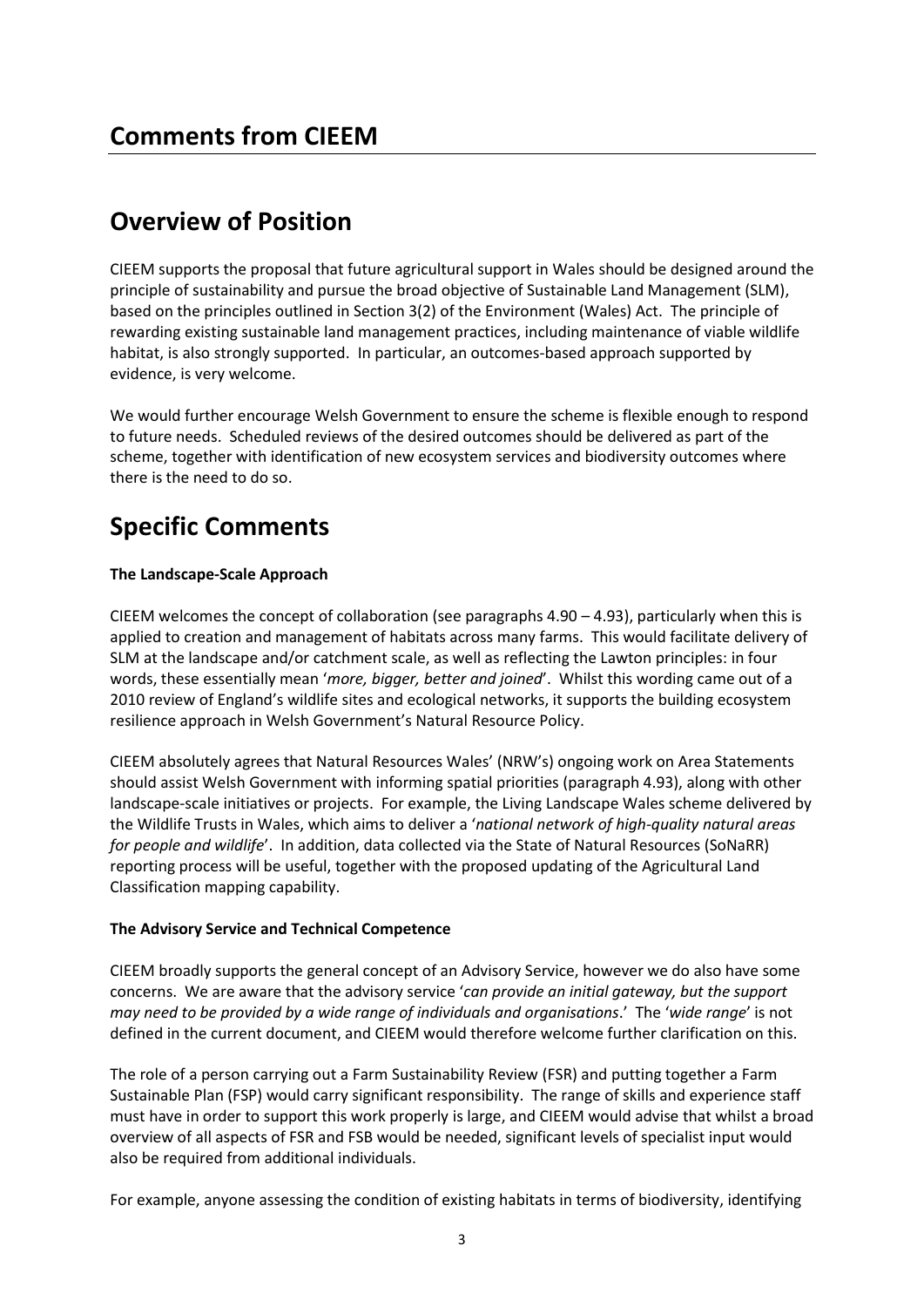those which are in good or poor condition, and subsequently advising on how to improve condition, would require input from a competent ecologist in each relevant habitat. Thus, someone who completes an assessment of a semi-natural woodland block would need input from a competent woodland ecologist, as well as a forester. Someone who completes an assessment of several fields of unimproved grassland would need input from a competent grassland ecologist, as well as a cattle farmer. Likewise, maintenance of semi-natural habitats in favourable condition and creation of new habitats requires the advisor to be appropriately qualified, experienced and ultimately competent.

CIEEM has invested considerable resources into developing a competency framework to support its members – ecologists and environmental managers – in assessing the skills, knowledge and behaviours that are required to perform certain activities well and which are critical to success in specific professional roles. The Competency Framework allows members to clearly demonstrate that they meet a certain level of competency at each membership grade. As a Chartered Body, CIEEM also has the powers to grant Chartership.

CIEEM is interested in discussing how we can support the delivery of the proposed Advisory Service, particularly in relation to biodiversity. We are keen to ensure that farmers receive advice that is professional, objective and evidence-based from advisors who are competent to deliver this.

# **Comments on Specific Actions and Habitats**

Some examples where a broad-brush, non-expert view may be misleading are as follows:

- 1. Paragraph B75 Bracken control needs expert advice to ensure that no unintentional adverse impacts on biodiversity occur. For example, the Pearl-bordered Fritillary butterfly is found in mosaics of grass, bracken and dense scrub, such as particularly occur in ffridd, and may be impacted (if present) as a result of bracken control. If bracken removal was advocated, other alternatives to herbicide spraying may be considered, such as rolling or cutting & composting.
- 2. Paragraphs B82 to B85 New woodland planting should where possible aim to use native broadleaved species, using UK sourced stock to reduce tree disease risk. Planting should not be located on existing semi-natural vegetation but increasing tree cover through natural regeneration and colonisation may be locally desirable. Whilst timber may currently be the main output of forestry operations, creation of other products may also be of economic as well as biodiversity value. For example, more traditional management techniques such as coppicing, may yield more niche products including charcoal, hurdles, hedge-laying stakes and firewood, and at the same time improve the diversity of the woodland in question.
- 3. Paragraph B25 and Figure B3 Maps such as this can give a useful general indication of vegetation condition, however it is important to recognise that this doesn't give an indication of protected site condition – absence of negative indicator plant species or presence of positive species is only a component of overall site condition. On site assessment is essential.

#### **Working in Partnership**

CIEEM strongly believes that Welsh Government and – when it is established – the proposed Advisory Service, should work closely with other relevant organisations with regards to the biodiversity aspects of the scheme, in order to ensure the outcomes of the new scheme are based on the best evidence available. In particular, there should be an adequate and functional link to NRW, especially in relation to land within or adjacent to statutory sites, and/or where protected species are involved. As mentioned previously, work on Area Statements and SoNaRR will also be extremely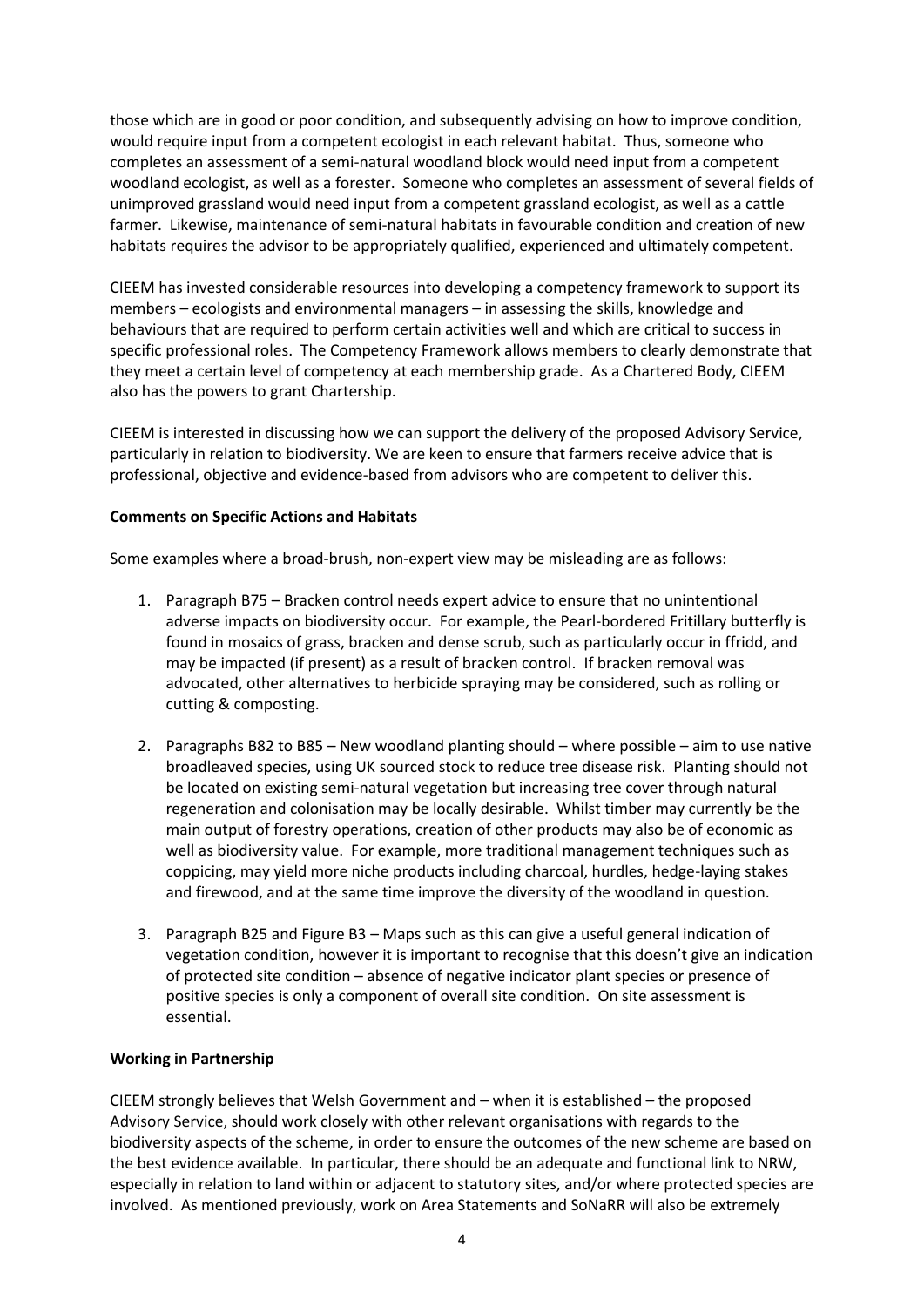### relevant.

In addition, we expect WG to engage with the wider biodiversity network in Wales, including NGOs (such as the Woodland Trust, RSPB, Wildlife Trust, National Trust, Buglife, Plantlife, PONT etc), as well as academic/research institutions (such as CEH and the universities) and the Local Environmental Record Centres (LERCs). Organisations that already run projects and have existing relationships with landowners will be of huge value in terms of the expertise and evidence they can supply.

# **Common Land**

CIEEM agrees that areas of common land represent a significant biodiversity resource across Wales (paragraph 4.94). However, we are not clear whether Associations or Councils are the best way forward to facilitate agri-environmental support for these areas and encourage Welsh Government to explain how such bodies would be resourced to undertake this work. We therefore look forward to the forthcoming Commons Councils consultation later this year.

#### **Self-assessment by Farmers**

CIEEM takes on board proposals relating to self-assessment and monitoring (paragraphs 4.47 – 4.50) and understands the need to reduce costs of running the scheme in order to maximise financial contributions that go directly to farmers. However, we would encourage Welsh Government to ensure that any tasks carried out by farmers themselves were within the bounds of their likely competence, and don't stray into the realm of tasks that should be carried out by more specialist professionals. For example, keeping simple records and carrying out soil testing may well be appropriate, but completing Common Standards Monitoring of grassland or carrying out mammal survey work will be outside the competence of most farmers. Ultimately, any self-assessment scheme should run in tandem with an audit system.

At the same time, it may be useful to encourage farmers who would like to, to have the opportunity to share incidental observations at the time of reporting. That might include a general reference to less birds of prey being noted flying above the farm during that particular summer, thus giving some clue about the farm's changing small mammal population – and therefore the quality of the habitat that would support it.

CIEEM would also like to note that there is a risk that measuring simple parameters may not measure all changes. Other, more complex parameters would no doubt need to be monitored as well, perhaps not at the same frequency, but certainly by more specialist professionals. A combination system where farmers monitored some aspects and allowed specialists to monitor others, would appear to be a sensible way forward.

# **Technology and Ground-truthing**

CIEEM acknowledges the reference to emerging technologies and, for example, the use of remote sensing to judge conditions of habitats. However, we would also advise that any such approach must also include a level of ground-truthing by competent ecologists.

# **Regulatory Framework and Evidence-Based Monitoring**

CIEEM broadly agrees that the Advisory Service and the enforcement system should function separately. However, if necessary, it is considered that this could be provided by the same agency, with an 'ethics wall' in-between. For example, Welsh Government or NRW could provide this service.